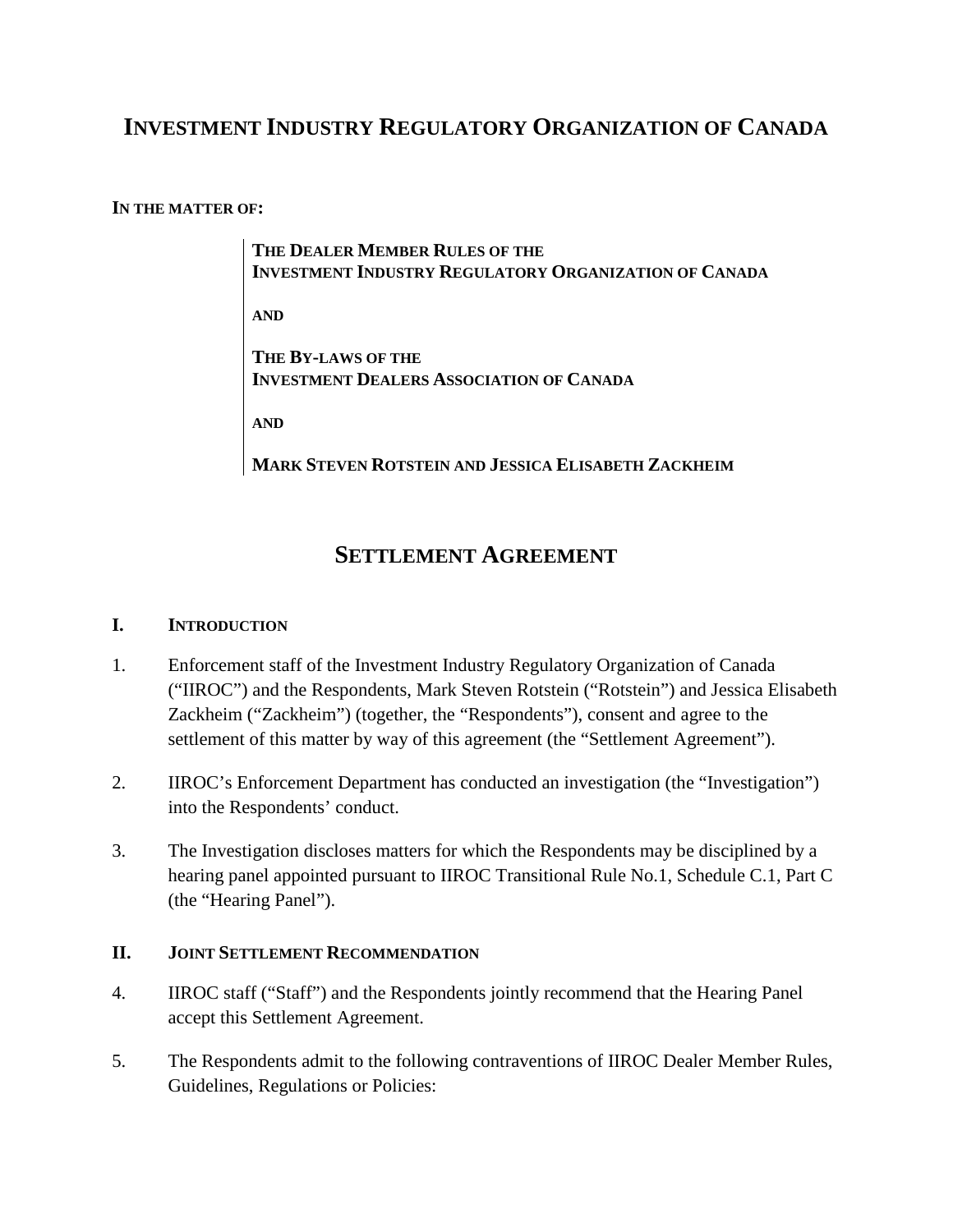- 2 -

For more than a decade until March 2011, the Respondents signed client names on client account and investment related documents and passed those signatures off as the clients' own, contrary to IDA By-law 29.1 and IIROC Dealer Member Rule 29.1.

- 6. Staff and the Respondents agree to the following terms of settlement:
	- (a) Rotstein is prohibited from registration with IIROC for a period of twelve months to be served in two intervals of six consecutive months without interruption, which intervals shall be completed by no later than October 15, 2014;
	- (b) Rotstein shall pay IIROC a fine in the amount of \$250,000;
	- (c) Zackheim is prohibited from registration with IIROC for a period of twelve months to be served in two intervals of six consecutive months without interruption, which intervals shall be completed by no later than October 15, 2014;
	- (d) Zackheim shall pay IIROC a fine in the amount of \$50,000; and
	- (e) Rotstein's and Zackheim's registration terms and conditions imposed pursuant to the Ontario District Council Registration Subcommittee Decision dated July 21, 2011, modified as necessary and set out in the attached Appendix (the "Terms and Conditions") shall remain in place until April 30, 2015.
- 7. The Respondents agree to pay IIROC the sum of \$10,000 to reflect the costs that Staff incurred in connection with this matter.

## **III. STATEMENT OF FACTS**

## *(i) Acknowledgment*

8. Staff and the Respondents agree with the facts set out in this Section III and acknowledge that the terms of the settlement contained in this Settlement Agreement are based upon those specific facts.

## *(ii) Factual Background*

## **Overview**

9. Rotstein and Zackheim engaged in a practice for over a decade of signing client names and passing those signatures off as the clients' own on account and investment related documents. Rotstein and Zackheim relied on their signatures of clients' names in dozens, and potentially hundreds, of instances.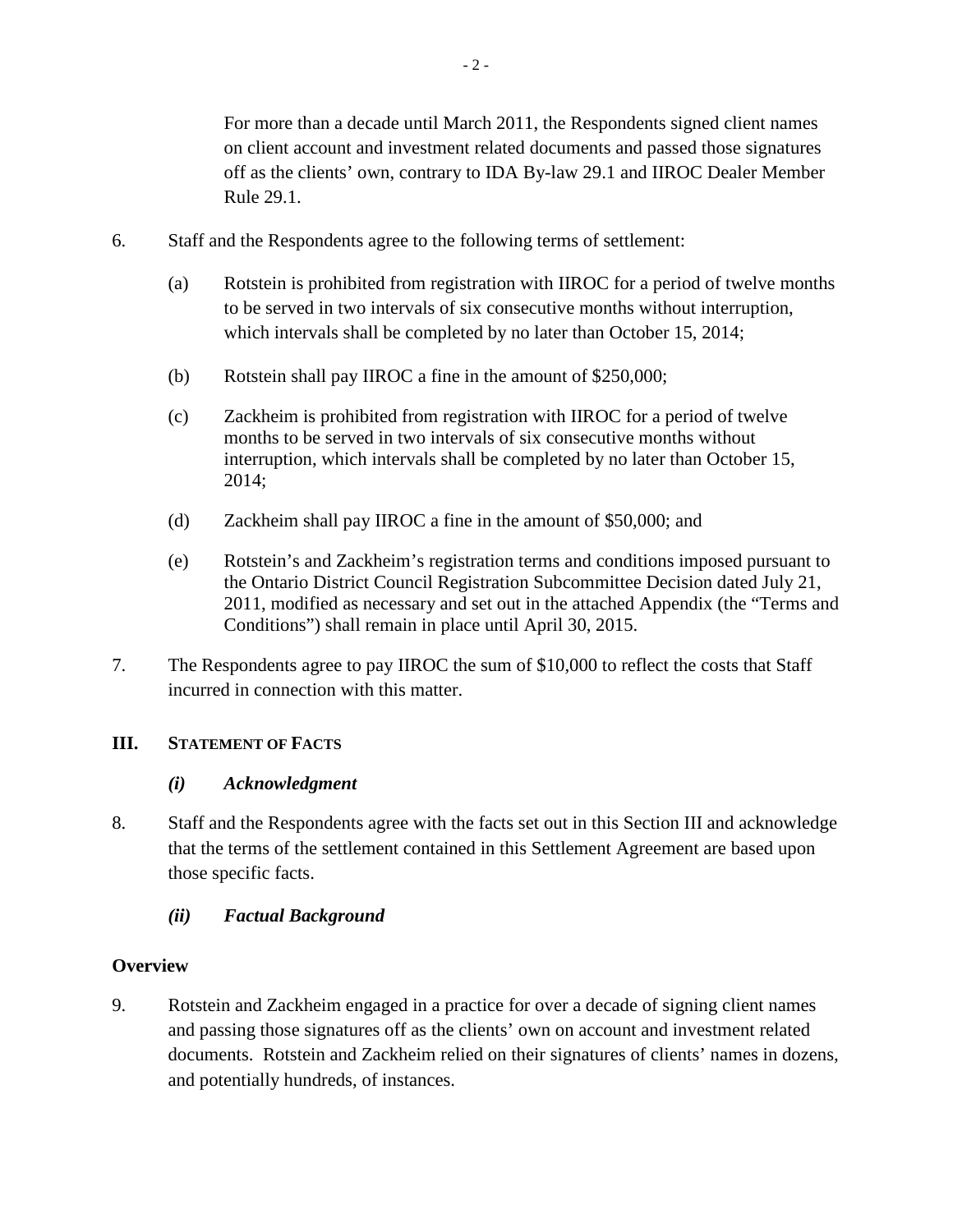- 10. Rotstein or Zackheim, with Rotstein's knowledge and authorization, signed clients' names on account and investment documents, including for example fee schedules, risk disclosure and acknowledgement forms, account agreements, US tax certifications, transfer authorizations, trading authorizations and private placement subscription forms. Without genuine client signatures, there is no confirmation that those clients obtained the disclosure to which they were entitled or provided the certifications and instructions set out in the documents. Rotstein and Zackheim acknowledge that the absence of such confirmation created risks for clients, for the dealer and for themselves.
- 11. Rotstein and Zackheim acknowledge that, by repeatedly signing clients' names and passing those signatures off as the clients' own, they failed to observe high standards of ethics and conduct in their business and engaged in business conduct that is unbecoming to registrants and highly detrimental to the public interest.
- 12. Rotstein's and Zackheim's misconduct was significant. They created risks for the clients whose names they signed, for their dealer and for themselves. In acknowledgement of the severity of the misconduct, the parties have agreed that the Respondents will each be suspended for a year. In light of all of the circumstances particular to this case, including the totality of sanctions imposed, those suspensions will each be applied in two separate intervals so that Rotstein and Zackheim will be able to maintain their operations in a way that is not detrimental to their clients' interests.

#### **The Respondents**

- 13. Rotstein was registered as a Registered Representative, Options at RBC Dominion Securities Inc. ("RBC DS") from February 10, 1997, until April 5, 2011, when his employment at RBC DS was terminated for cause in connection with his signing client names on account and investment documents.
- 14. Zackheim worked at RBC DS from April 27, 1998, until April 5, 2011, when her employment was terminated for cause in connection with her signing client names on account and investment documents. Zackheim worked as Rotstein's associate from May 2000, and was registered as an Investment Representative from January 2001, until her employment was terminated.
- 15. Rotstein and Zackheim applied for re-registration with Scotia Capital Inc. ("Scotia"). The IIROC Ontario District Council Registration Subcommittee approved their reregistration, subject to the Terms and Conditions, in a Decision dated July 21, 2011. Rotstein and Zackheim have been registered at Scotia since that date.
- 16. Rotstein and Zackheim together operate under the name "Rotstein Wealth Management" and provided generally conservative investment advice to individuals, families and small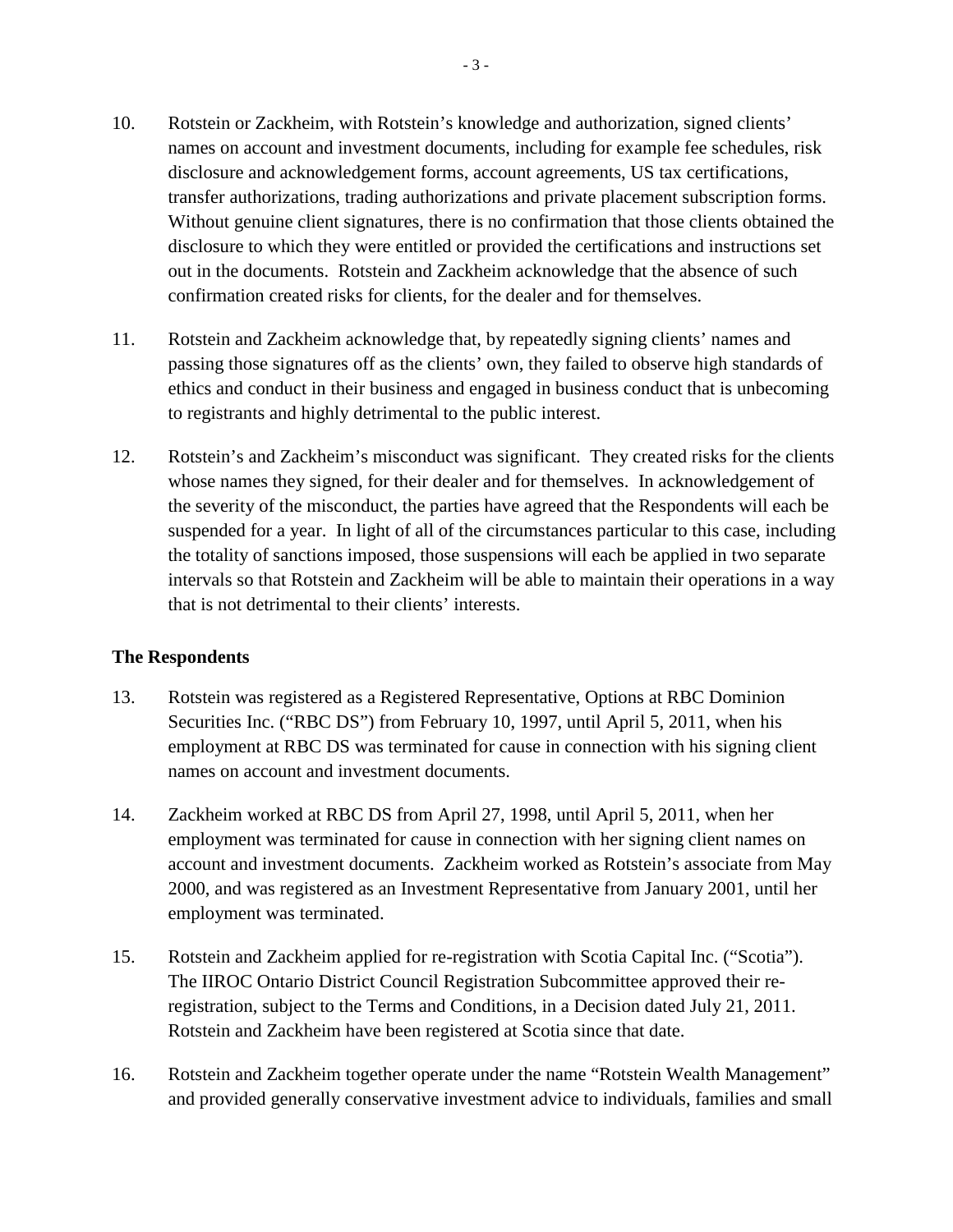corporations. By the spring of 2011, Rotstein's and Zackheim's business consisted of more than 2,000 client accounts with assets valued at approximately \$500 million.

#### **Respondents' Practice of Signing Client Names**

- 17. From at least as early as 2000, Rotstein and Zackheim signed client names on account and investment related documents and passed those signatures off as the clients' own. When Zackheim signed client names, she did so either on the instruction of Rotstein or to Rotstein's knowledge. Rotstein and Zackheim generally signed client names only for clients who had a close and longstanding relationship with Rotstein.
- 18. On some or all occasions when Rotstein and Zackheim signed client names, they consulted original client signatures on previously signed documents for the purpose of assisting to replicate those signatures.
- 19. Some examples of documents on which Rotstein or Zackheim, with Rotstein's knowledge and authorization, signed client names include the following:
	- (a) Disclosure of Equity Interests and Consent Form dated June 21, 2000, for client BP;
	- (b) Equity Creditline Agreement dated November 12, 2002, for clients AK and DZ;
	- (c) Trading Authorization dated January 30, 2004, appointing agent with authority to deal with RBC DS in respect of the account for client BP;
	- (d) Declaration of Trust for a Minor dated December 6, 2004, for client RS;
	- (e) Canada-United States Income Tax Treaty Statement dated December 6, 2004, for client RS;
	- (f) Transfer Authorization for Registered Investments dated June 21, 2005, for client AC;
	- (g) Client Account Agreement for Registered Retirement Savings Plan, Account Application and Fee Schedule, all dated May 26, 2006, for client BF;
	- (h) Client Account Agreement for Registered Retirement Savings Plan, Account Application and Fee Schedule, all dated May 26, 2006, for client SF;
	- (i) Subscription form for Sprott Hedge Fund L.P. II dated October 31, 2007, and February 18, 2008, for client JT;
	- (j) Application for Margin Trading dated October 10, 2008, for client PE;
	- (k) Certificate of Foreign Status of Beneficial Owner for United States Tax Withholding ("US IRS Form W8-BEN") for client JR-T dated August 10, 2009;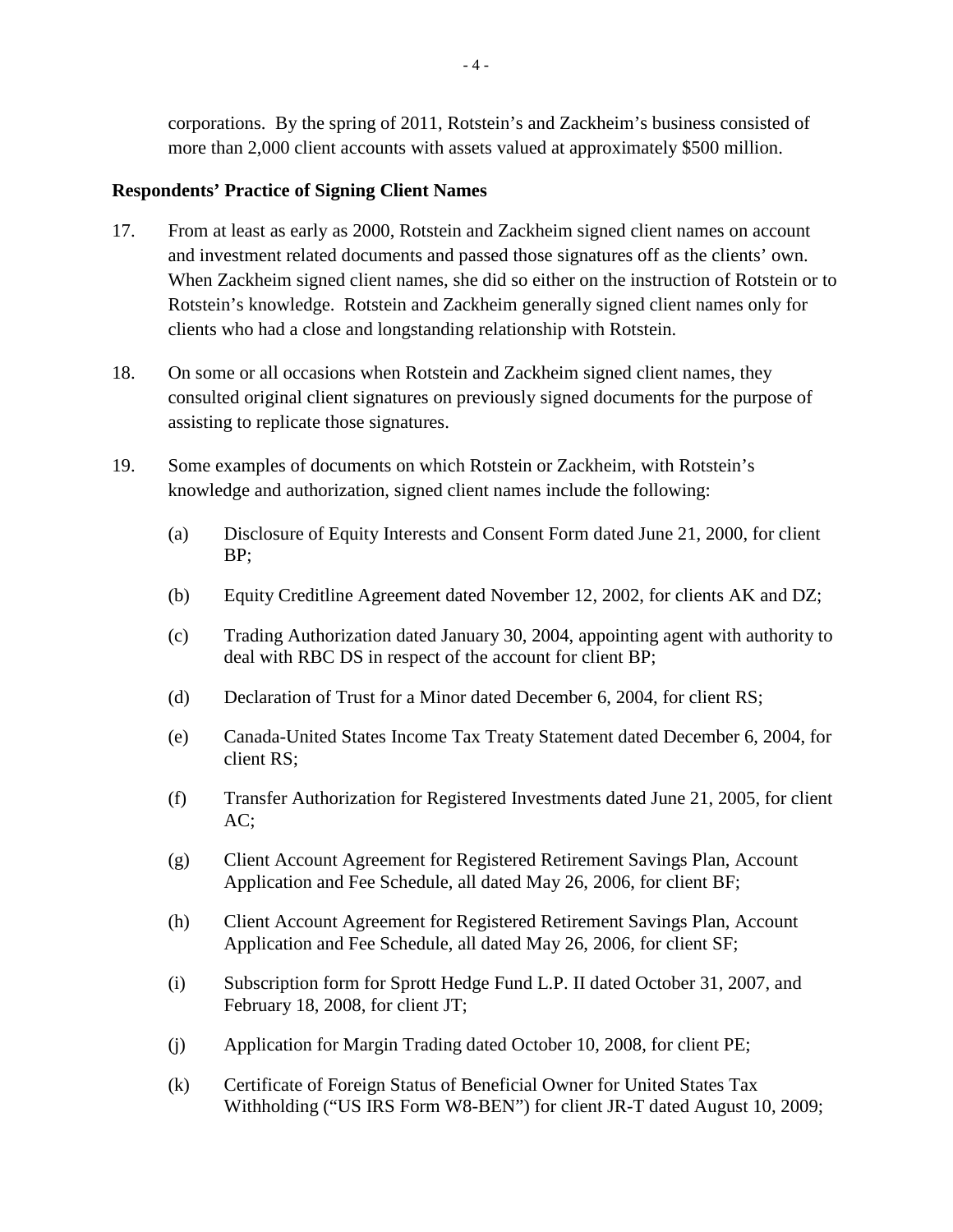- (l) Beneficiary Designation Form for Multiple Beneficiary Designation dated November 18, 2010, for client MTF;
- (m) Accredited Investor Form dated November 23, 2010, for client GS;
- (n) US IRS Form W8-BEN dated January 10, 2011, for client P-WH Ltd.;
- (o) Investment Fund and Equity Private Placement Application and Certification Form for \$25,000 investment in Venator Income Fund dated February 9, 2011, for client NK;
- (p) Risk Acknowledgement and Release for Exempt Market Securities for investment in Venator Income Fund dated February 9, 2011, for client NK;
- (q) Investment Fund and Equity Private Placement Application and Certification Form for \$200,000 investment in Arrow Head Partners and Risk Acknowledgement and Release for Exempt Market Securities, both dated March 9, 2011, for client MTF;
- (r) Risk acknowledgement form for investment in Chrysalis Capital VIII Corporation, dated March 22, 2011, for client DM; and
- (s) Risk acknowledgement form for investment in Chrysalis Capital VIII Corporation, dated March 22, 2011, for client SB.
- 20. The full number and nature of documents on which Rotstein and Zackheim signed client names, and passed off those signatures as the clients' own, is not known but there is evidence that there may have been hundreds of documents.
- 21. In addition to signing client names, Rotstein and Zackheim from time to time signed documents as witness to client signatures when they had not in fact witnessed those clients signing the documents.

#### **Client Authorization**

- 22. Rotstein and Zackheim signed client names for the convenience of those clients, to avoid the clients having to take the time to personally attend to the paperwork in respect of their accounts. Rotstein and Zackheim did not sign clients' names for the purpose of personal gain or for dishonest or fraudulent purposes. There is no evidence that any of Rotstein's or Zackheim's clients suffered any financial harm as a result of their conduct.
- 23. Rotstein and Zackheim believe that their clients authorized them to sign their names, and pass those signatures off as the clients' own, in each instance that they did so. At least 15 of Rotstein and Zackheim's clients have provided written statements to Staff in the course of this proceeding confirming that they verbally authorized Rotstein and Zackheim to sign their names and more than 40 clients overall have provided written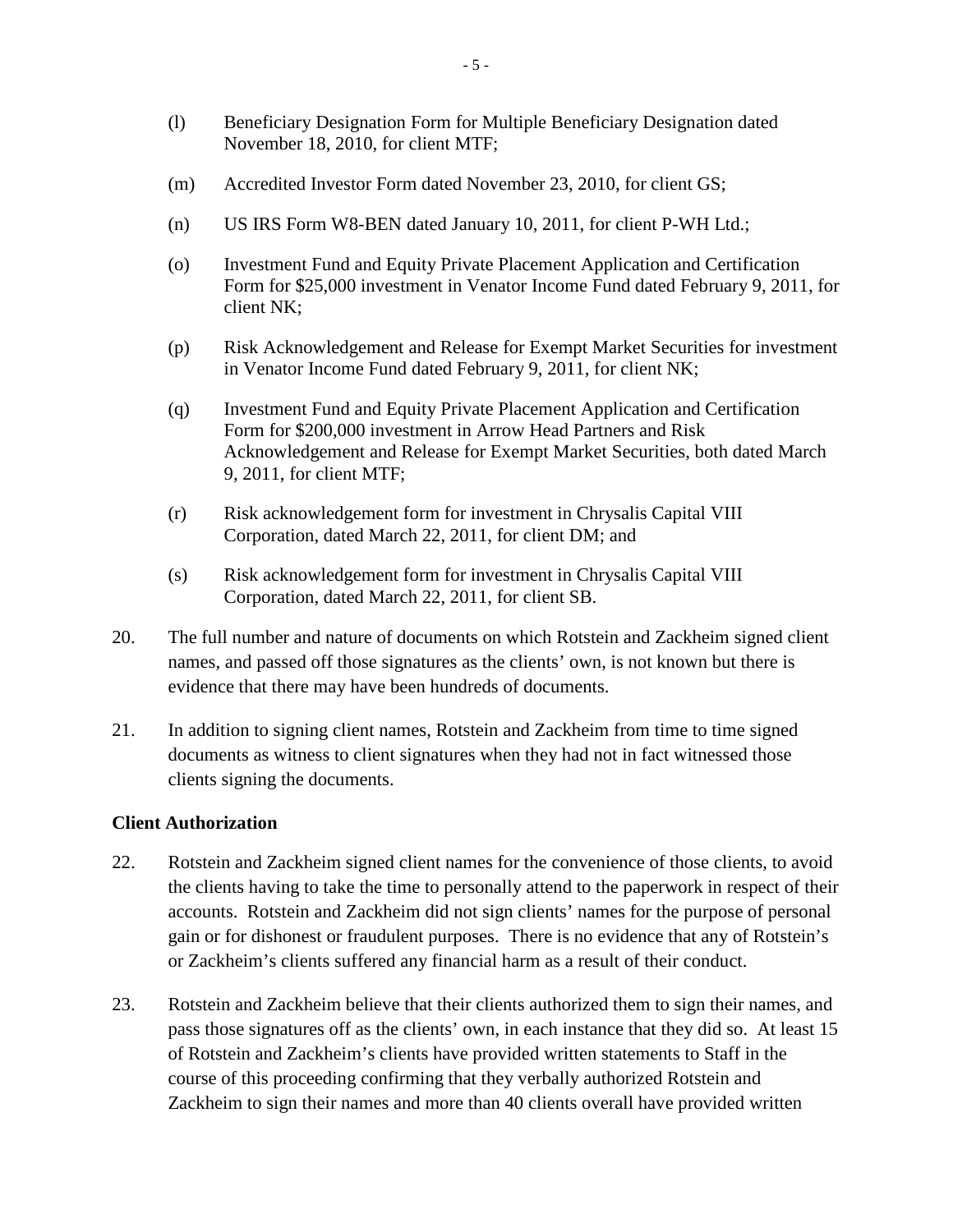statements to Staff supportive of Rotstein and Zackheim generally, their work and their client service.

#### **Economic Impact on Rotstein and Zackheim**

24. Not all of Rotstein's and Zackheim's clients decided to transfer to Scotia with them. Rotstein and Zackheim have lost approximately 30% of the value of their client assets on their transfer to Scotia.

## **Rotstein and Zackheim Cooperated**

- 25. Rotstein and Zackheim both understand the risks created by their misconduct, regret that conduct and regret any harm caused to their clients as a result.
- 26. When first approached by RBC DS regarding the issue of signing client names, Rotstein and Zackheim were both forthright, admitting the conduct and complying with RBC DS's investigation.
- 27. When they approached Scotia, Rotstein and Zackheim were again forthright about their conduct. Rotstein and Zackheim contacted their clients to tell them about the issues that had arisen. Rotstein and Zackheim complied with the Terms and Conditions and worked with Scotia to ensure an orderly transfer of the assets of those clients who wanted to remain with Rotstein and Zackheim.
- 28. Rotstein and Zackheim cooperated with IIROC's Registration Department in respect of their application for re-registration, including proposing terms and conditions to address IIROC's concerns.
- 29. Rotstein and Zackheim cooperated with Staff through the course of the Investigation, including by attending at IIROC's offices to meet with Staff, where they admitted their wrongdoing and were forthright in providing information about the relevant facts and circumstances.
- 30. Rotstein and Zackheim have also cooperated with Staff through the course of this proceeding.
- 31. Neither Rotstein nor Zackheim have any prior record of regulatory discipline.

## **IV. TERMS OF SETTLEMENT**

- 32. This settlement is agreed upon in accordance with IIROC Dealer Member Rules 20.35 to 20.40, inclusive, and Rule 15 of the Dealer Member Rules of Practice and Procedure.
- 33. The Settlement Agreement is subject to acceptance by the Hearing Panel.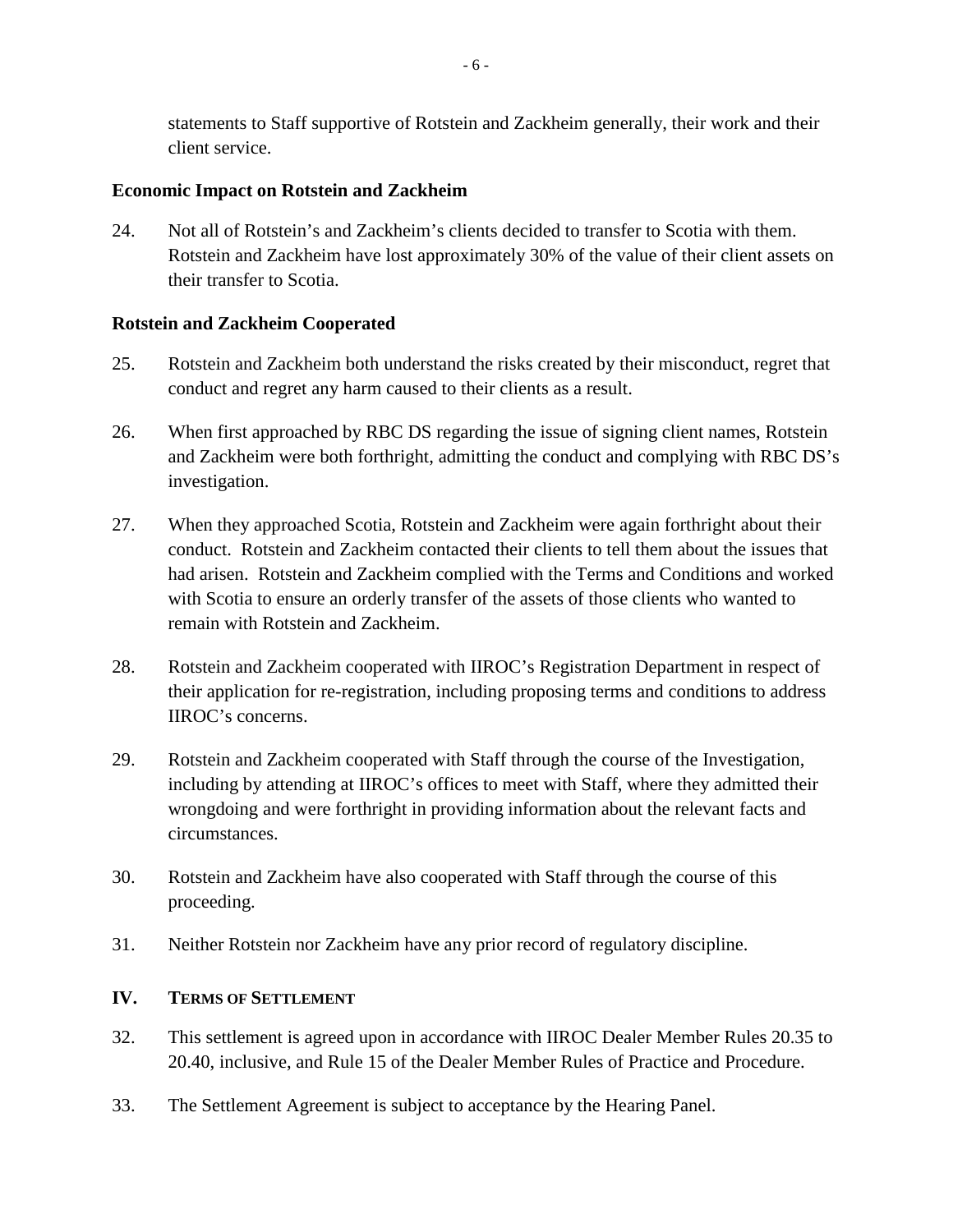- 34. The Settlement Agreement shall become effective and binding upon the Respondents and Staff as of the date of its acceptance by the Hearing Panel.
- 35. The Settlement Agreement will be presented to the Hearing Panel at a hearing (the "Settlement Hearing") for approval. Following the conclusion of the Settlement Hearing, the Hearing Panel may either accept or reject the Settlement Agreement.
- 36. If the Hearing Panel accepts the Settlement Agreement, the Respondents waive their rights under IIROC rules and any applicable legislation to a disciplinary hearing, review or appeal.
- 37. If the Hearing Panel rejects the Settlement Agreement, Staff and the Respondents may enter into another settlement agreement, or Staff may proceed to an expedited or disciplinary hearing in relation to the matters disclosed in the Investigation.
- 38. The Settlement Agreement will become available to the public upon its acceptance by the Hearing Panel.
- 39. Staff and the Respondents agree that if the Hearing Panel accepts the Settlement Agreement, they, or anyone on their behalf, will not make any public statements inconsistent with the Settlement Agreement.
- 40. Unless otherwise stated, any monetary penalties and costs imposed upon the Respondents are payable immediately upon the effective date of the Settlement Agreement.
- 41. Unless otherwise stated, any suspensions, bars, expulsions, restrictions or other terms of the Settlement Agreement shall commence on the effective date of the Settlement Agreement.

**AGREED TO** by the Respondent Mark Steven Rotstein at the City of Toronto, in the Province of Ontario, this  $17<sup>th</sup>$  day of April, 2012.

*"Gord Love" "Mark Rotstein"*

**Witness** Mark Steven Rotstein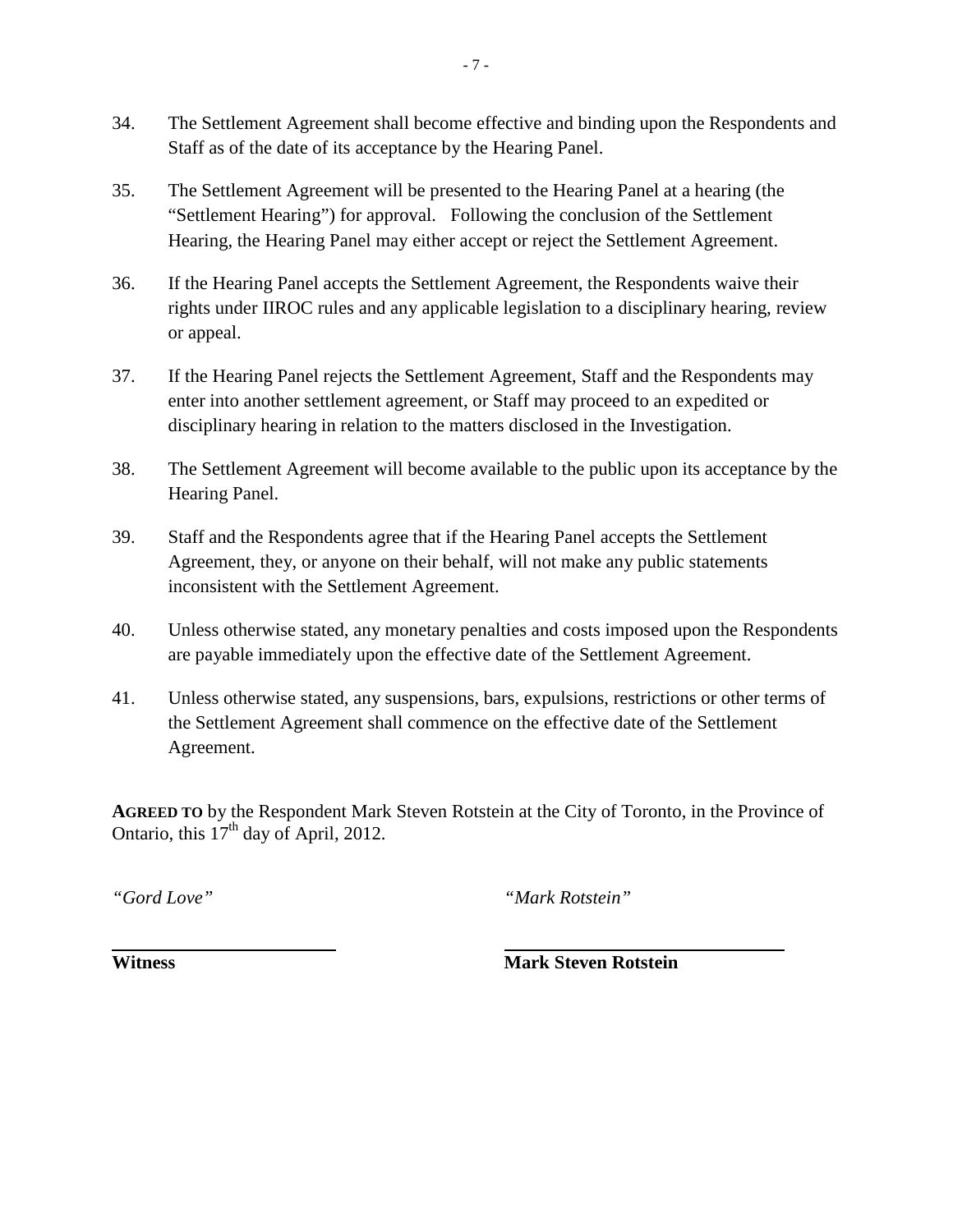**AGREED TO** by the Respondent Jessica Elisabeth Zackheim at the City of Toronto, in the Province of Ontario, this  $17<sup>th</sup>$  day of April, 2012.

*"Gord Love" "Jessica Zackheim"*

**Witness Jessica Elisabeth Zackheim**

**AGREED TO** by Staff at the City of Toronto, in the Province of Ontario this 17<sup>th</sup> day of April, 2012.

*"Sharon Lloyd-Gyurkovics" "Susan Kushneryk"*

**Witness Susan Kushneryk** Senior Enforcement Counsel on behalf of Staff of the Investment Industry Regulatory Organization of Canada

**ACCEPTED** at the City of Toronto, in the Province of Ontario, this 18<sup>th</sup> day of April, 2012, by the following Hearing Panel:

*"Edward McDermott"*

Mr. Edward McDermott

*"Peter Gribbin"*

*\_\_\_* \_\_ Mr. Peter Gribbin

*"Terry Bourne"*

Mr. Terry Bourne